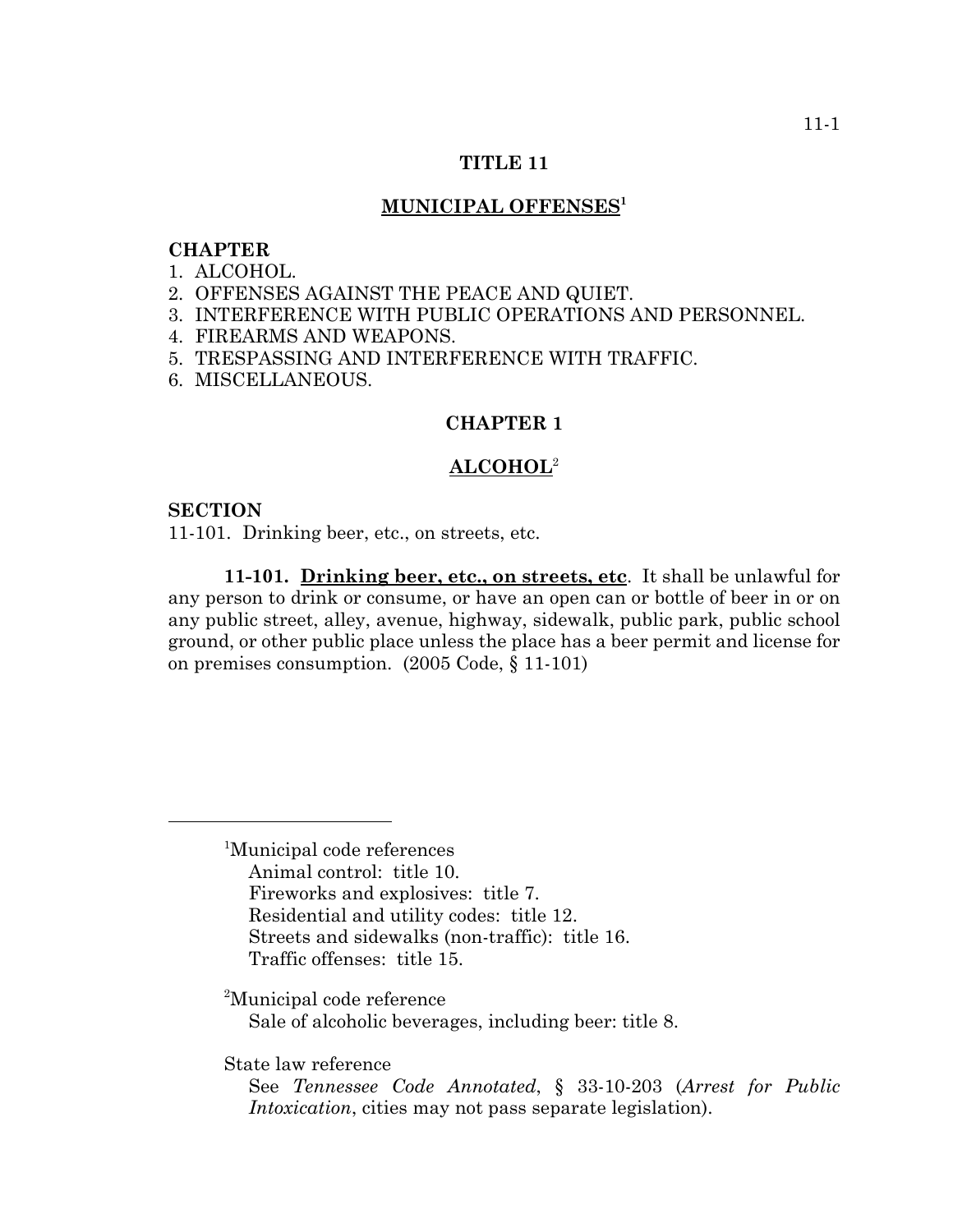# **OFFENSES AGAINST THE PEACE AND QUIET**

#### **SECTION**

11-201. Disturbing the peace. 11-202. Anti-noise regulations.

**11-201. Disturbing the peace**. No person shall disturb, tend to disturb, or aid in disturbing the peace of others by violent, tumultuous, offensive, or obstreperous conduct, and no person shall knowingly permit such conduct upon any premises owned or possessed by him or under his control. (2005 Code, § 11-301)

**11-201. Anti-noise regulations**. Subject to the provisions of this section, the creating of any unreasonably loud, disturbing, and unnecessary noise is prohibited. Noise of such character, intensity, or duration as to be detrimental to the life or health of any individual, or in disturbance of the public peace and welfare, is prohibited.

(1) Miscellaneous prohibited noises enumerated. The following acts, among others, are declared to be loud, disturbing, and unnecessary noises in violation of this section, but this enumeration shall not be deemed to be exclusive, namely:

(a) Blowing horns. The sounding of any horn or other device on any automobile, motorcycle, bus, truck, or vehicle while not in motion except as a danger signal if another vehicle is approaching, apparently out of control, or if in motion, only as a danger signal after or as brakes are being applied and deceleration of the vehicle is intended; the creation by means of any such signal device of any unreasonably loud or harsh sound; and the sounding of such device for an unnecessary and unreasonable period of time.

(b) Radios, phonographs, etc. The playing of any radio, phonograph, or any musical instrument or sound device, including but not limited to loudspeakers or other devices for reproduction or amplification of sound, either independently of or in connection with motion pictures, radio, or television, in such a manner or with such volume, particularly during the hours between 11:00 P.M. and 7:00 A.M., as to annoy or disturb the quiet, comfort, or repose of person in any office or hospital, or in any dwelling, hotel, or other type of residence, or of any person in the vicinity.

(c) Yelling, shouting, etc. Yelling, shouting, whistling, or singing on the public streets, particularly between the hours of 11:00 P.M. and 7:00 A.M., or at any time or place so as to annoy or disturb the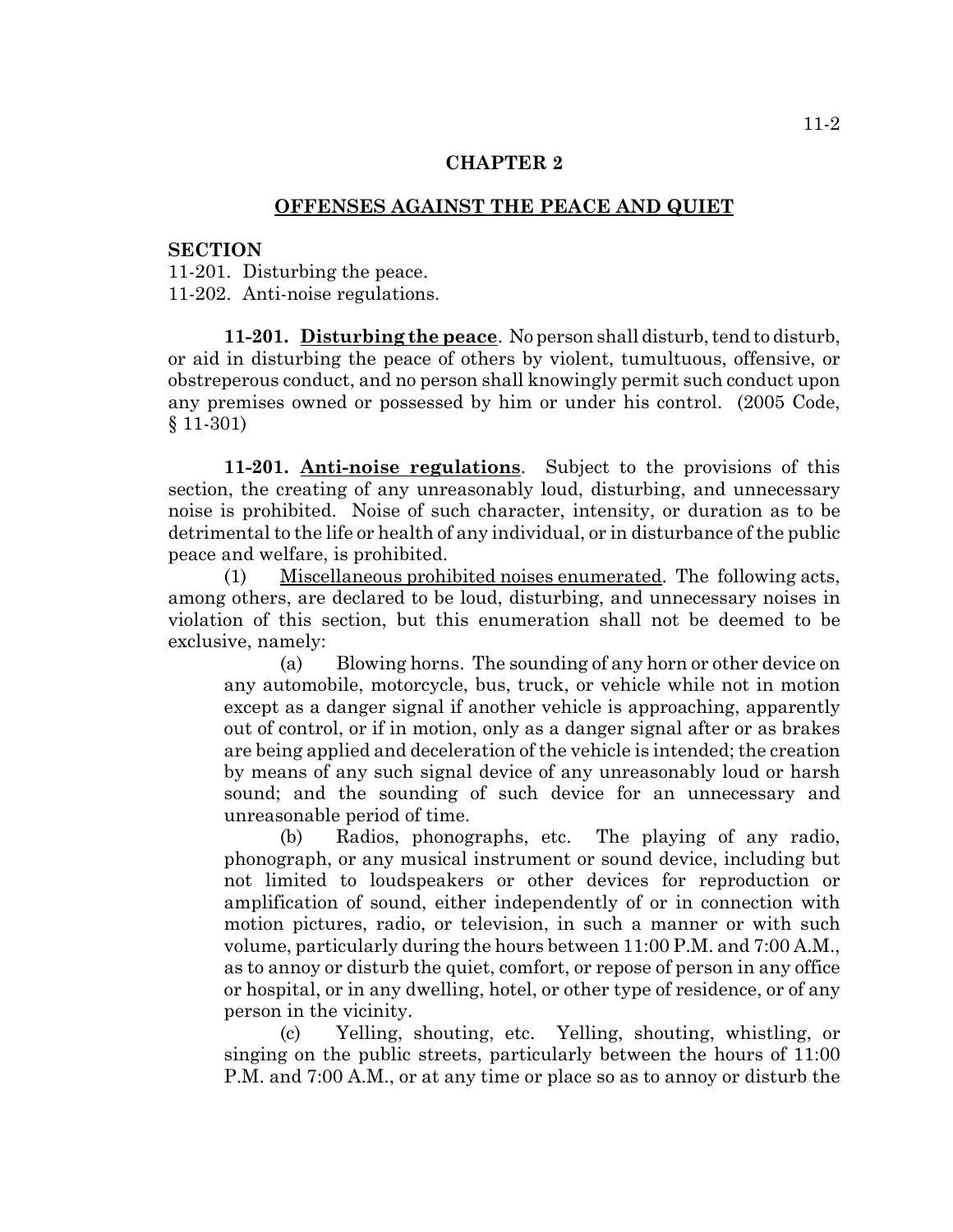quiet, comfort, or repose of any person in any hospital, dwelling, hotel, or other type of residence, or of any person in the vicinity.

(d) Pets. The keeping of any animal, bird, or fowl which by causing frequent or long continued noise shall disturb the comfort or repose of any person in the vicinity.

(e) Use of vehicle. The use of any automobile, motorcycle, truck, or vehicle so out of repair, so loaded, or in such manner as to cause loud and unnecessary grating, grinding, rattling, or other noise.

(f) Exhaust discharge. To discharge into the open air the exhaust of any steam engine, stationary internal combustion engine, motor vehicle, or boat engine, except through a muffler or other device which will effectively prevent loud or explosive noises therefrom.

(g) Building operations. The erection (including excavation), demolition, alteration, or repair of any building in any residential area or section or the construction or repair of streets and highways in any residential area or section, other than between the hours of 7:00 A.M. and 6:00 P.M. on week days, except in case of urgent necessity in the interest of public health and safety, and then only with a permit from the building inspector granted for a period while the emergency continues not to exceed thirty (30) days. If the building inspector should determine that the public health and safety will not be impaired by the erection, demolition, alteration, or repair of any building or the excavation of streets and highways between the hours of 6:00 P.M. and 7:00 A.M., and if he shall further determine that loss or inconvenience would result to any party in interest through delay, he may grant permission for such work to be done between the hours of 6:00 P.M. and 7:00 A.M. upon application being made at the time the permit for the work is awarded or during the process of the work.

(h) Noises near schools, hospitals, churches, etc. The creation of any excessive noise on any street adjacent to any hospital or adjacent to any school, institution of learning, church, or court while the same is in session.

(i) Loading and unloading operations. The creation of any loud and excessive noise in connection with the loading or unloading of any vehicle or the opening and destruction of bales, boxes, crates, and other containers.

(j) Noises to attract attention. The use of any drum, loudspeaker, or other instrument or device emitting noise for the purpose of attracting attention to any performance, show, or sale or display of merchandise.

 $(2)$  Exceptions. None of the terms or prohibitions hereof shall apply to or be enforced against:

(a) City vehicles. Any vehicle of the city while engaged upon necessary public business.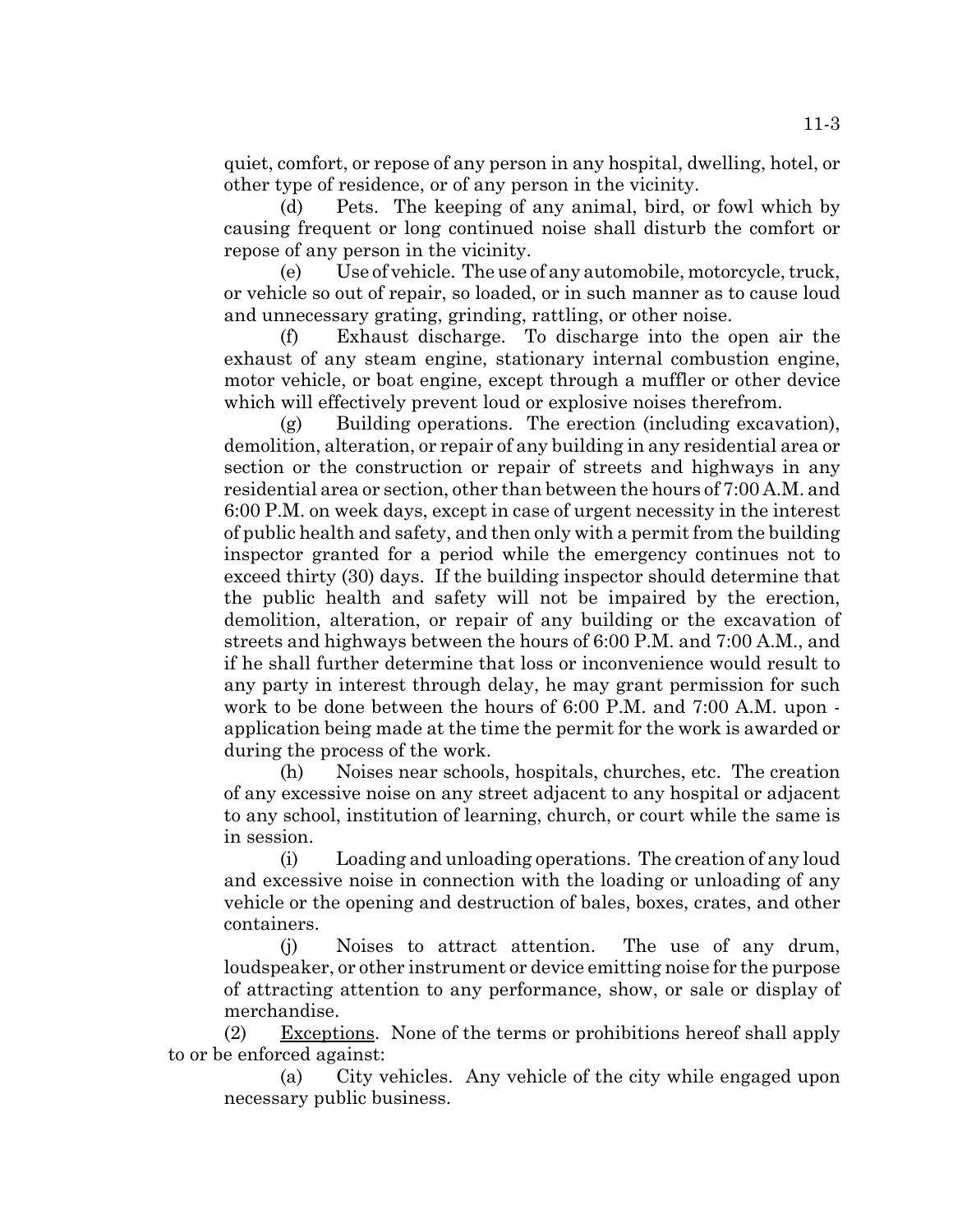(b) Repair of streets, etc. Excavations or repairs of bridges, streets, or highways at night, by or on behalf of the city, the county, or the state, when the public welfare and convenience renders it impracticable to perform such work during the day.

(c) Noncommercial and nonprofit use of loudspeakers or amplifiers. The reasonable use of amplifiers or loudspeakers in the course of public addresses which are noncommercial in character and in the course of advertising functions sponsored by nonprofit organizations. However, no such use shall be made until a permit therefor is secured from the board of mayor and aldermen. Hours for the use of an amplified or public address system will be designated in the permit so issued and the use of such systems shall be restricted to the hours so designated in the permit.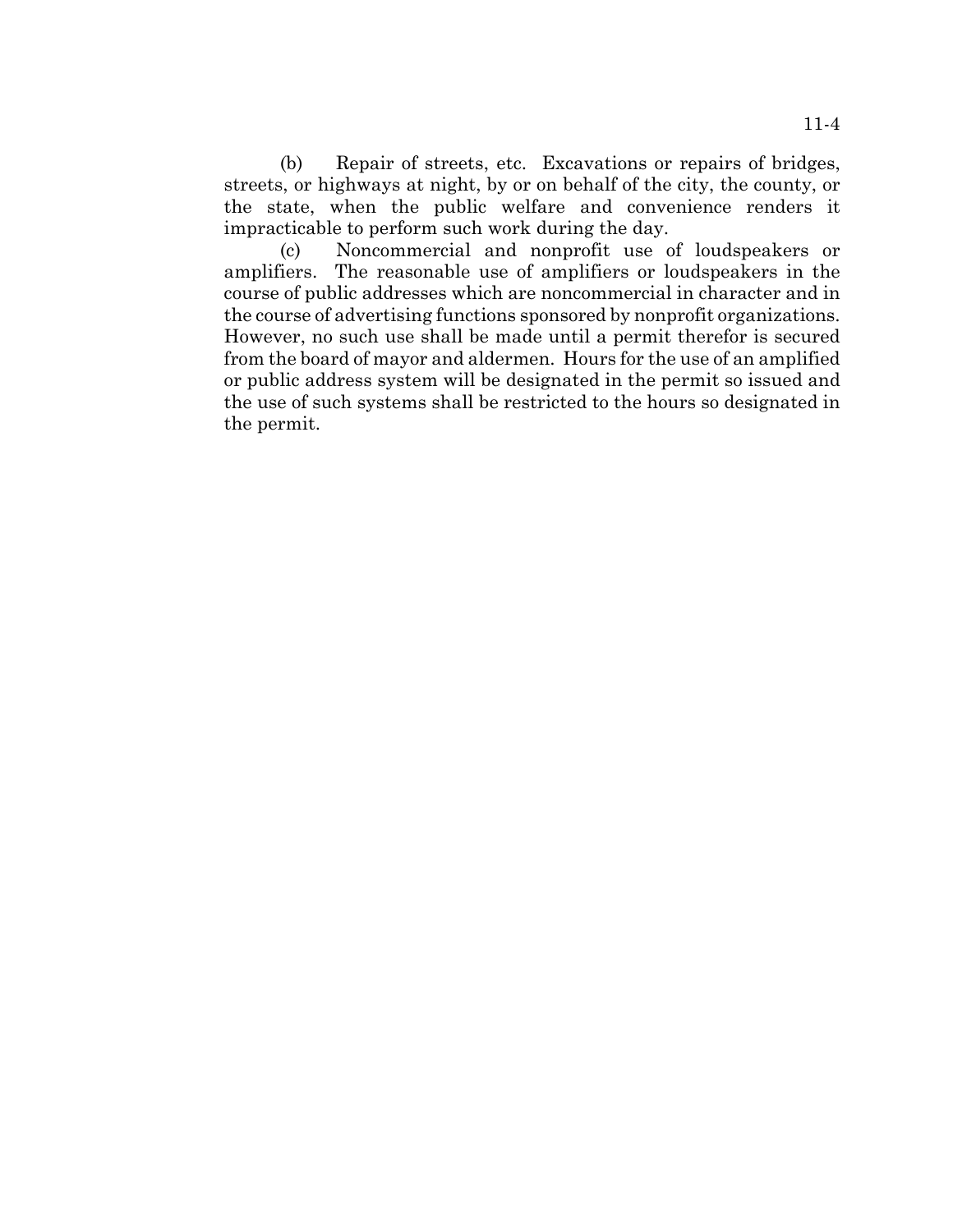# **INTERFERENCE WITH PUBLIC OPERATIONS AND PERSONNEL**

# **SECTION**

11-301. Impersonating a government officer or employee. 11-302. False emergency alarms.

**11-301. Impersonating a government officer or employee**. No person other than an official police officer of the municipality shall wear the uniform, apparel, or badge, or carry any identification card or other insignia of office like or similar to, or a colorable imitation of that adopted and worn or carried by the official police officers of the municipality. Furthermore, no person shall deceitfully impersonate or represent that he is any government officer or employee. (2005 Code, § 11-401)

**11-302. False emergency alarms**. It shall be unlawful for any person intentionally to make, turn in, or give a false alarm of fire, or of need for police or ambulance assistance, or to aid or abet in the commission of such act. (2005 Code, § 11-402)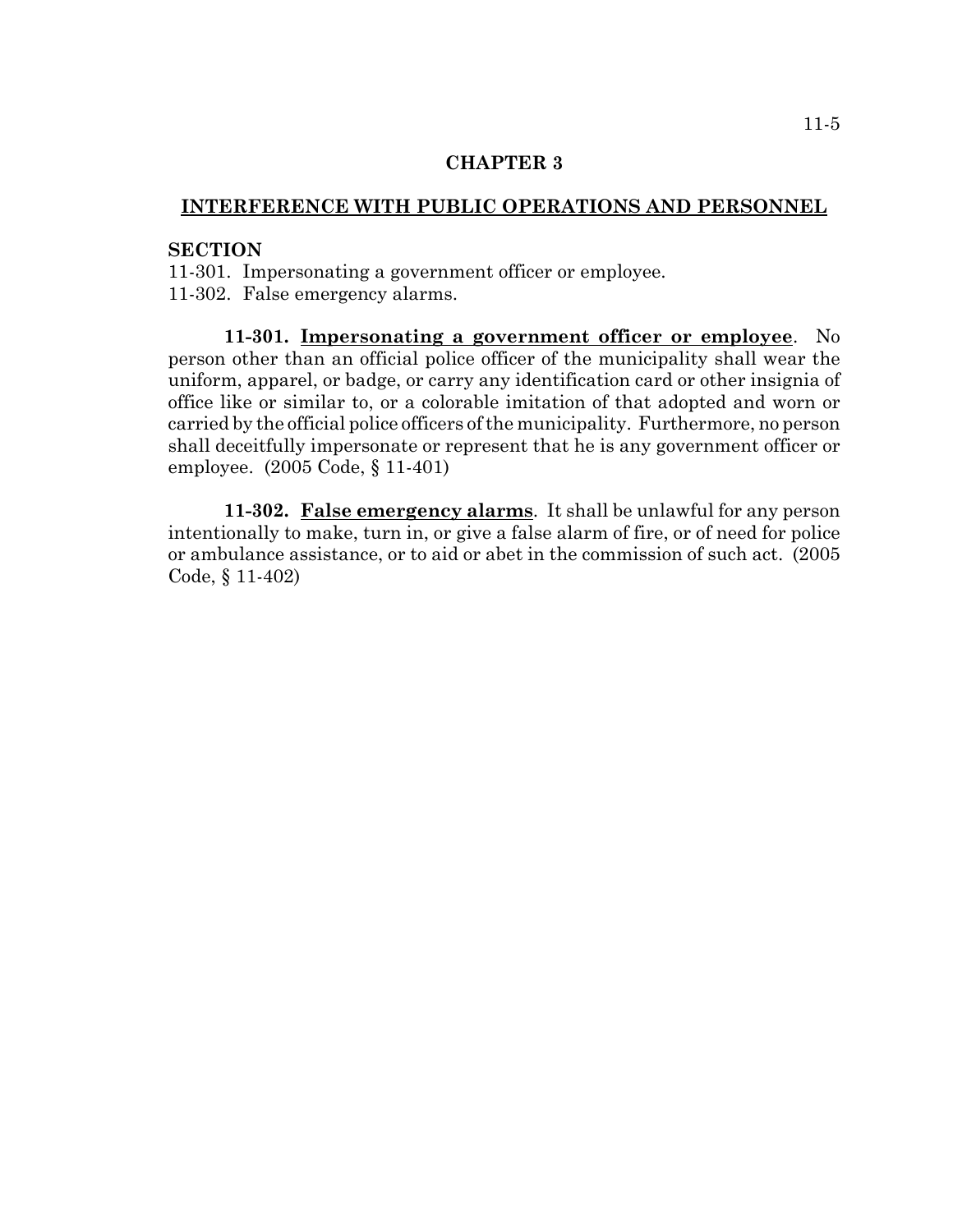# **FIREARMS AND WEAPONS**

## **SECTION**

11-401. Air rifles, etc. 11-402. Weapons and firearms generally.

**11-401. Air rifles, etc**. It shall be unlawful for any person in the municipality to discharge any air gun, air pistol, air rifle, "BB" gun, or sling shot capable of discharging a metal bullet or pellet, whether propelled by spring, compressed air, expanding gas, explosive, or other force-producing means or method. (2005 Code, § 11-501)

**11-402. Weapons and firearms generally**. It shall be unlawful for any unauthorized person to discharge a firearm within the municipality. (2005 Code, § 11-503)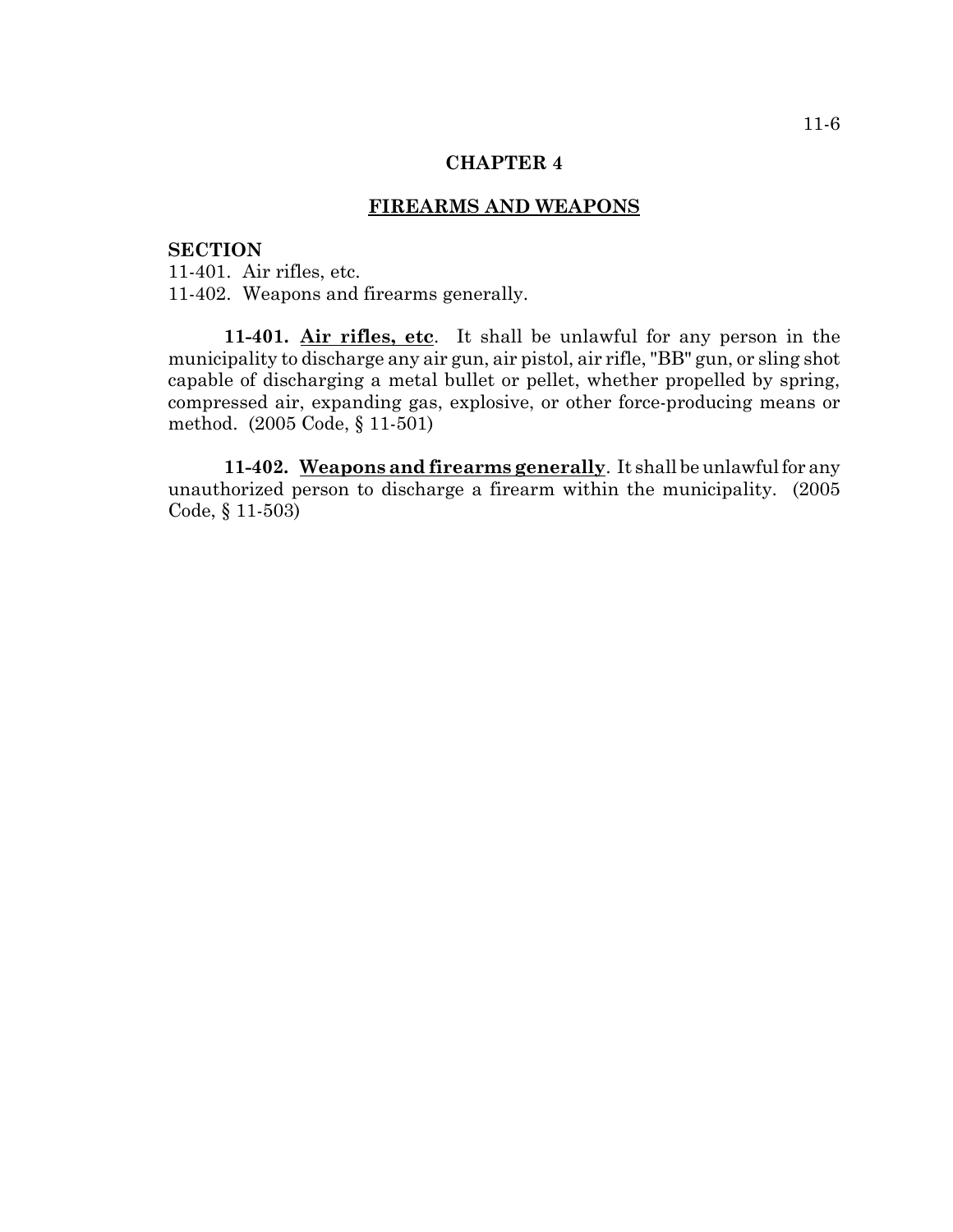# **TRESPASSING AND INTERFERENCE WITH TRAFFIC**

### **SECTION**

11-501. Trespassing.

11-502. Trespassing on trains.

11-503. Interference with traffic.

**11-501. Trespassing**. The owner or person in charge of any lot or parcel of land or any building or other structure within the corporate limits may post the same against trespassers. It shall be unlawful for any person to go upon any such posted lot or parcel of land or into any such posted building or other structure without the consent of the owner or person in charge.

It shall also be unlawful and deemed to be a trespass for any peddler, canvasser, solicitor, transient merchant, or other person to fail to leave promptly the private premises of any person who requests or directs him to leave. (2005 Code, § 11-601)

**11-502. Trespassing on trains**. It shall be unlawful for any person to climb, jump, step, stand upon, or cling to, or in any other way attach himself to any locomotive engine or railroad car unless he works for the railroad corporation and is acting within the scope of his employment or unless he is a lawful passenger or is otherwise lawfully entitled to be on such vehicle. (2005 Code, § 11-602)

**11-503. Interference with traffic**. It shall be unlawful for any person to stand, sit, or engage in any activity whatever on any public street, sidewalk, bridge, or public ground in such a manner as to prevent, obstruct, or interfere unreasonably with the free passage of pedestrian or vehicular traffic thereon. (2005 Code, § 11-603)